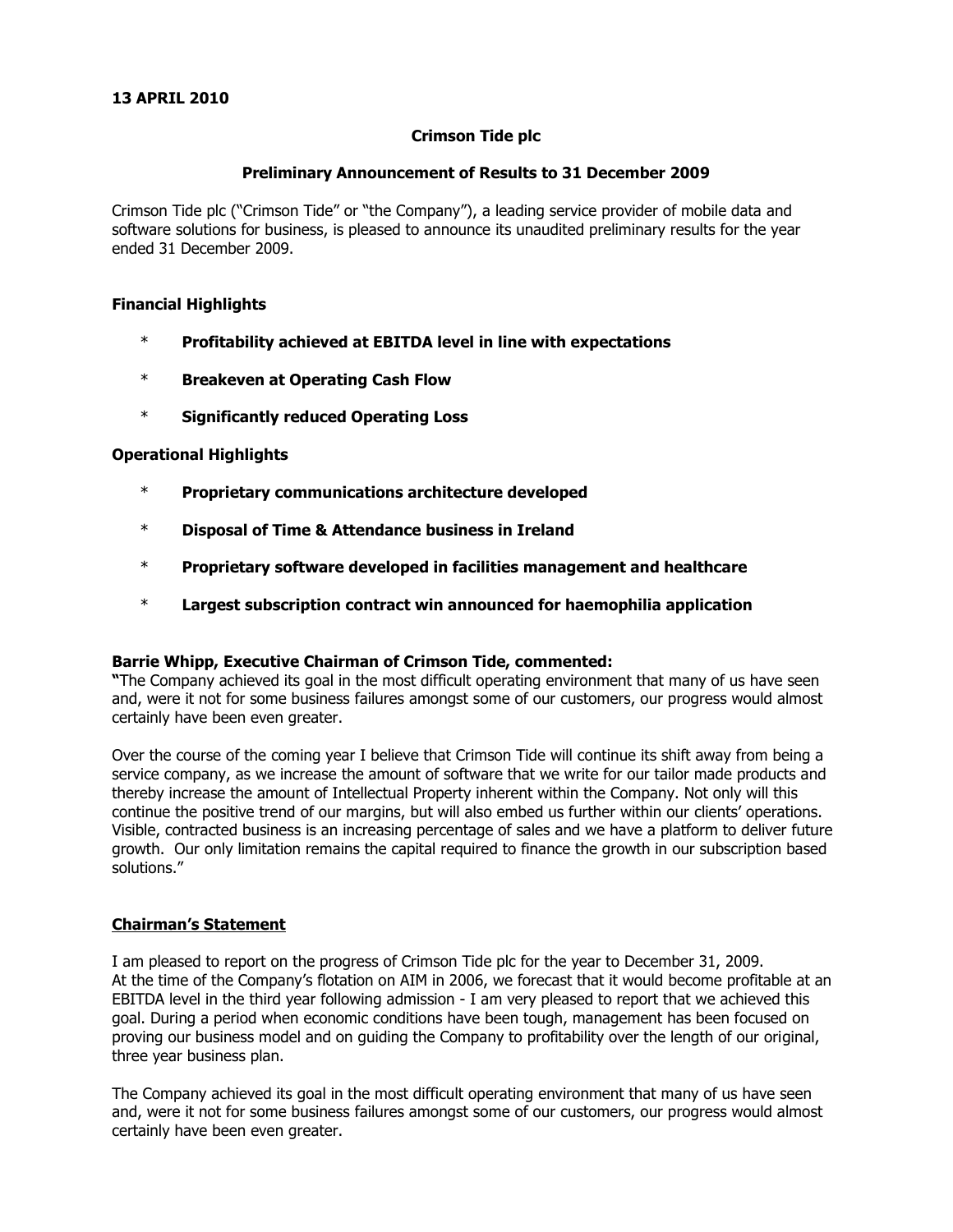Turnover reduced during the year due to our decision to sell our Time & Attendance business in Ireland. This business only operated at a break even level and was a distraction to management. Furthermore, we considered that the sales it generated were not worth either the operational cost or the management time. Our business in Ireland is now stable on a lower cost base and is responsible for some of our most exciting handheld applications.

The year under review has seen two distinct shifts in focus. First, we are moving our mobile data solutions to a channel model. We announced a partnership in May last year with Yes Telco, part of the Vodafone family, whereby Yes' dealers are able to sell our range of products. We have since recruited four senior dealers and three of these have already introduced active deals. We are working on another major route to market partnership which we should be able to announce in due course. The second strategic change is that we have developed a number of mobile software products that can be sold "off the shelf". It is proving easier to demonstrate these products and for the dealer channel to understand and to sell them. Part of the product architecture is a piece of proprietary middleware, developed with assistance from Microsoft, which has enabled us to eliminate third party products and thereby to increase our net margin. A number of our products are in the healthcare sector and the directors believe that these products have an enormous market opportunity, both in the UK & Ireland and overseas.

The lack of bank debt available to companies such as Crimson Tide has inevitably held us back in terms of exploiting the opportunities that we have. The equity capital market has also not been easy for small companies and it is, I believe, only the lack of capital that currently holds us back from making the most of the opportunities available to us. Our current pipeline of business, both contracted and imminently closable, is very strong.

In summary, we have steered the business through turbulent economic times and achieved the goal that we set ourselves when we came to AIM.

Over the course of the coming year I believe that Crimson Tide will continue its shift away from being a service company, as we increase the amount of software that we write for our tailor made products and thereby increase the amount of Intellectual Property inherent within the Company. The recent launch of our haemophilia application and its associated contract win is a demonstration of our new capabilities.

Visible, contracted business is an increasing percentage of sales and we have a platform to deliver future growth. Our only limitation remains the capital required to finance the growth in our subscription based solutions.

Our staff have been steadfast in their commitment to Crimson Tide over the year and I thank them for their industry, belief and loyalty.

Barrie Whipp Executive Chairman 13 April, 2010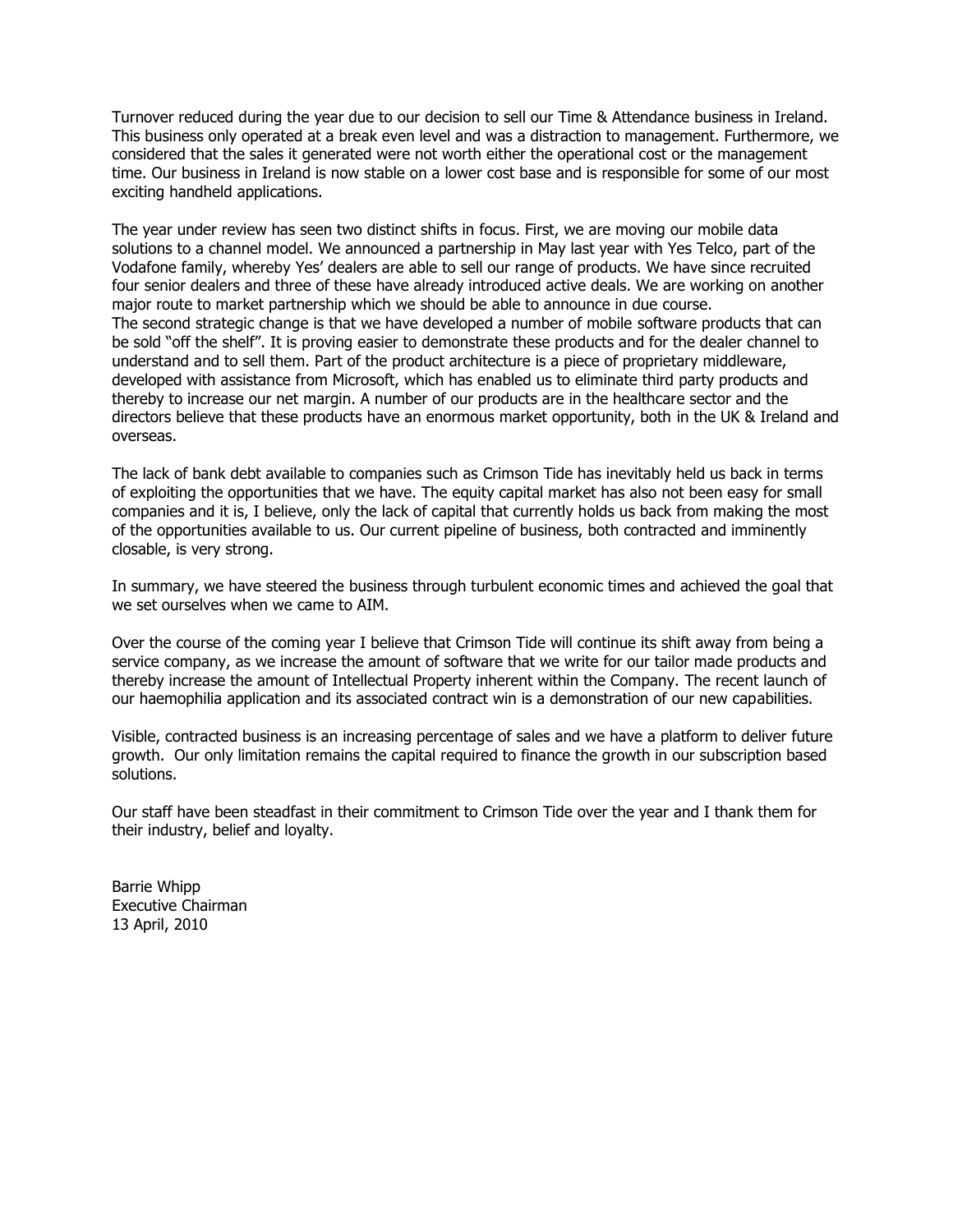### **Operating and financial review**

Crimson Tide has continued to make good progress during 2009, achieving profitability before depreciation, amortisation and interest as predicted in last year's review, despite the tough economic conditions.

### Operating review

Over the duration of 2009, we have benefited from a series of marketing campaigns funded mostly by smartphone manufacturers that have resulted in an encouraging number of qualified mobile data solution leads for us to pursue. In addition, we added to our market reach by creating a sales channel of highquality mobile phone dealers who can add to their portfolios by selling our solutions to their customer bases. As a result of these initiatives and our own sales efforts, the number and size of opportunities available to us continues to build despite the general economic environment. The Return On Investment analysis which our prospective customers complete themselves prior to contract, clearly highlights the financial and operational benefits achieved by our mobility solutions, savings that are particularly vital in the current environment. These range from headcount reduction and an increased number of completed jobs/tasks, as well as less non-productive time to savings in stationery, printer ink and fast and accurate invoicing. No capital expenditure is required by our customers and our subscription model means our monthly charge is easily offset by these benefits.

The second key element to our strategy has been to eliminate the third party licence fee we incurred to link some subscribers with their back end database. The margin on relevant subscription agreements has increased, on average, by over 30%, a figure that becomes increasingly important as our subscriber base continues to grow.

The final and probably most important part of our strategy is the move to a suite of standardised applications, as mentioned in the Chairman's Statement. The experience we now have in the vertical markets we serve, in designing and building successful, user-focused mobile data applications, has allowed us to create and to be able to sell these practical solutions. Standardisation has significantly reduced our implementation time allowing the same technical team to roll-out more subscribers in a reduced time.

These three elements; channel route to market, improved margins and standardised solutions, together with our growing pipeline of opportunities, have positioned us to be able to grow our subscriber base and contracted revenues much faster. When the business is more mature, our contracted base of subscribers will be able to fund the initial cashflow requirement for new subscriber equipment. We are not yet at that stage, therefore our rate of growth at this point in our development is governed by our ability to attract new finance, a challenge we look forward to in 2010.

#### Financial review

Headline revenue decreased in total in 2009 from £1.78m in 2008 to £1.46m as the business continued the strategic move away from lower margin activities to focus on the much higher margin mobility solutions. When examined in more detail, the underlying trend is very positive. High quality subscription revenues and related development services were actually 22% higher in 2009 at £551,000 earning an 84% margin while mobile network commissions were broadly flat. The overall fall in revenue is a result of 42% lower sales from low margin, mostly re-selling activities, e.g. time and attendance systems. These reduced from £948,000 in 2008 to £547,000 in 2009, but the margin earned was only 47%. This trend in improving the mix and quality of revenues, thereby increasing overall margins, should continue in 2010.

The strategic move away from hardware distribution and some of our traditional software solutions has also enabled the business to make savings in headcount and other overheads. As a result, operating costs have reduced from £1,156,000 in 2008 to £910,000 in 2009.

As expected, earnings before interest, tax, depreciation and amortisation in 2009 were positive at £25,000, which, in the circumstances, was a tremendous improvement on the 2008 loss of £197,000.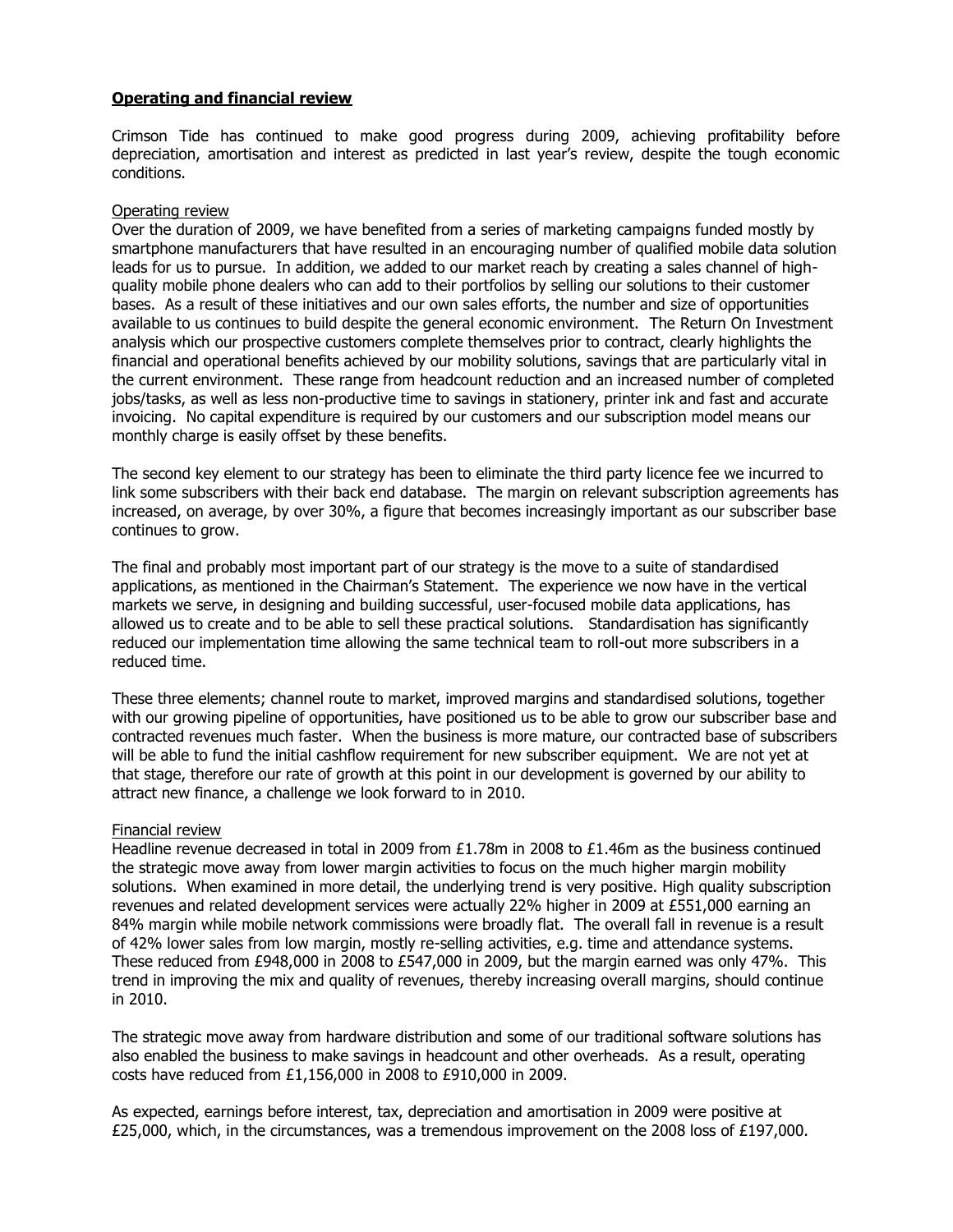The balance sheet was strengthened in August 2009 by the issue of 13,995,592 new Ordinary Shares at 1.5p per share to warrant holders. The new issue raised £206,000 for working capital purposes.

The business achieved breakeven in operating cash flow in 2009, a significant improvement on the £587,000 used in operating activities in 2008. It is worth repeating that while new subscriber business is profitable from day one, it does require us to make an upfront investment in hand-held devices and development/implementation time.

Since the year end, the loan facility set up in August 2008 to finance devices going on subscription, has been renewed for a further eighteen months. However, it should be noted that all subscriber additions made in 2009 have been financed from cash generated by the business. The lack of available bank and financing facilities remains the biggest factor restricting the growth of the business. Until this hurdle has been overcome, the directors' approach will be to continue to balance growth against financial security.

#### Future prospects

The hard work and achievements of Crimson Tide's employees in 2009 have ensured that we are well placed for a successful 2010, despite the continuing difficult economic circumstances in the UK and Ireland.

Our mobility solutions clearly generate immediate productivity gains and a positive return on investment for our customers. We are in an exciting and growing market and the pipeline of opportunities which we have is extremely encouraging. Given this backdrop, the directors will focus on ways of funding devices as soon as practicable to accelerate the growth of the business.

Stephen Goodwin Chief Executive 13 April, 2010

Enquiries:

| Crimson Tide plc<br>Barrie Whipp, Executive Chairman<br>Stephen Goodwin, Chief Executive | 01892 542444  |
|------------------------------------------------------------------------------------------|---------------|
| Arbuthnot Securities Limited<br>Tom Griffiths / Ed Groome                                | 020 7012 2000 |
| Threadneedle Communications<br>Graham Herring / Josh Royston                             | 020 7653 9850 |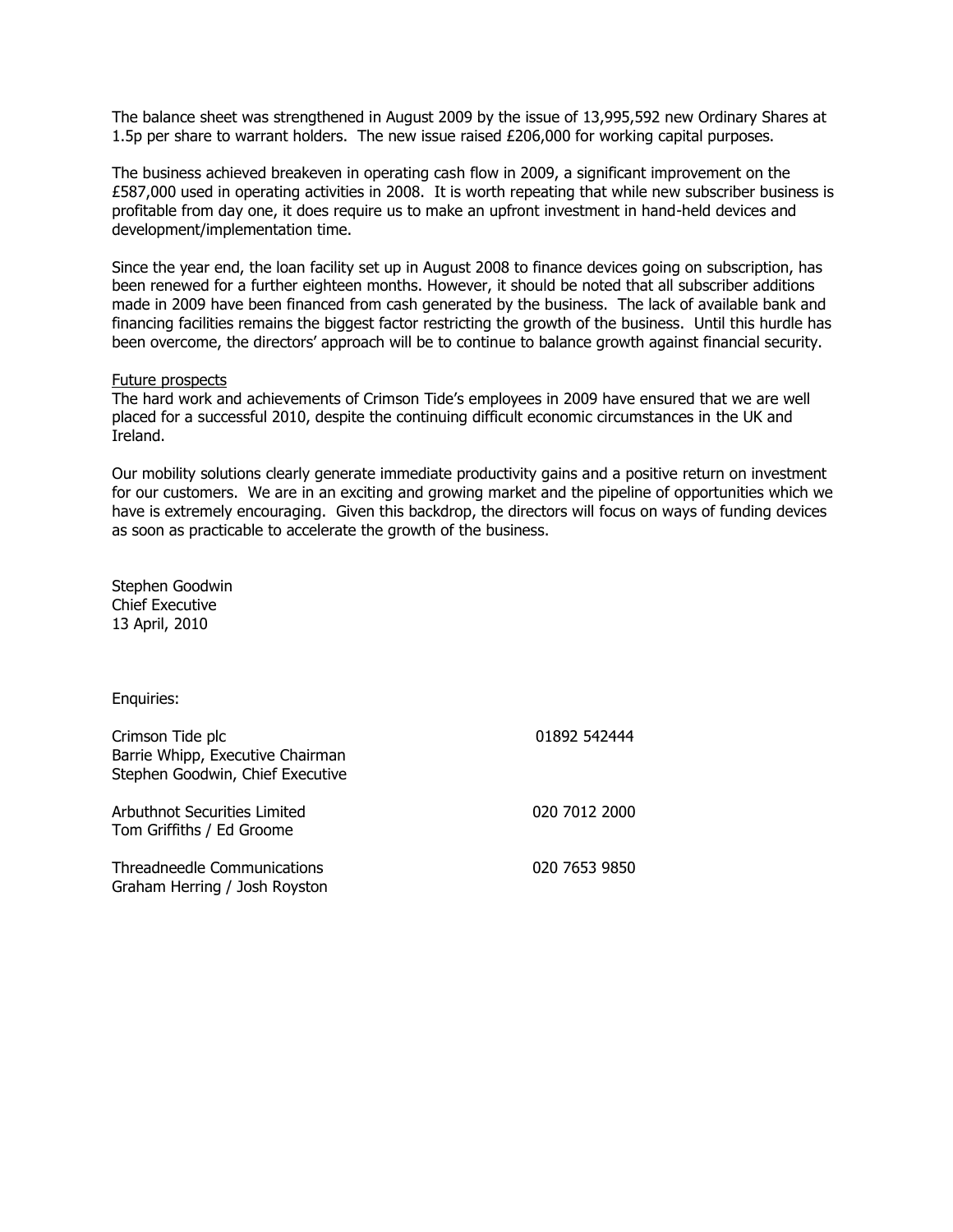## **Unaudited Consolidated Income Statement**

|                                                                | <b>Group</b>                                         |                                                      |
|----------------------------------------------------------------|------------------------------------------------------|------------------------------------------------------|
|                                                                | <b>Year ended</b><br><b>December</b><br>2009<br>£000 | <b>Year ended</b><br><b>December</b><br>2008<br>£000 |
| Revenue                                                        | 1,461                                                | 1,776                                                |
| Cost of Sales                                                  | (526)                                                | (817)                                                |
| <b>Gross Profit</b>                                            | 935                                                  | 959                                                  |
| Total operating expenses                                       | (910)                                                | (1, 156)                                             |
| Earnings before interest, tax, depreciation & amortisation     | 25                                                   | (197)                                                |
| Depreciation of fixed assets                                   | (12)                                                 | (11)                                                 |
| Amortisation of intangible assets                              | (34)                                                 | (42)                                                 |
| Loss from operations                                           | (21)                                                 | (250)                                                |
| Interest income                                                |                                                      | 4                                                    |
| Interest payable and similar charges                           | (46)                                                 | (33)                                                 |
| <b>Loss before taxation</b>                                    | (67)                                                 | (279)                                                |
| Tax on loss on ordinary activities                             |                                                      |                                                      |
| Loss for the year attributable to equity holders of the parent | (67)                                                 | (279)                                                |
| Loss per share                                                 |                                                      |                                                      |
| Basic and diluted loss per Ordinary share (pence)              | (0.02p)                                              | (0.09p)                                              |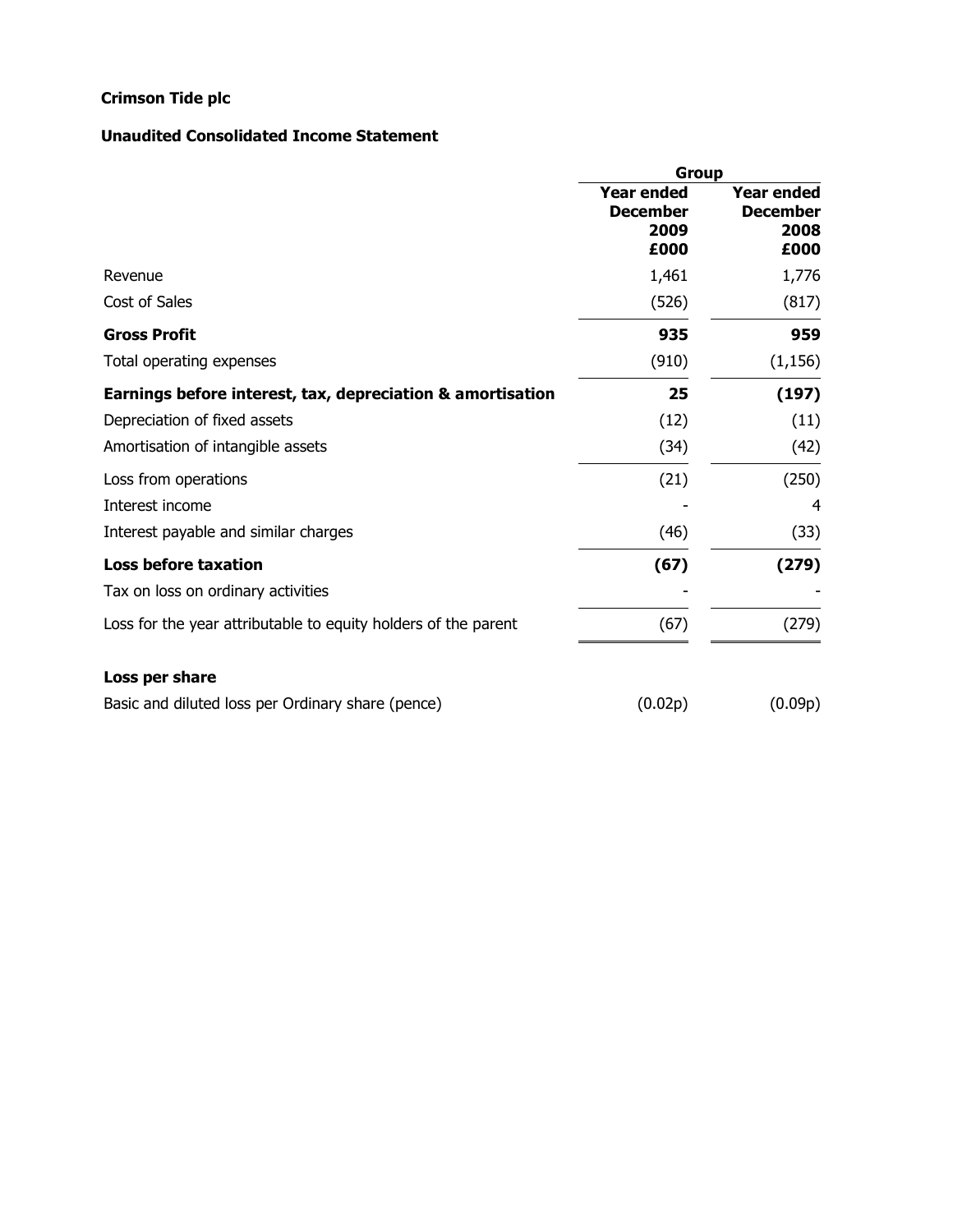### **Unaudited Statement of Financial Position**

|                                                                      | <b>Group</b>                                       |                                                    |
|----------------------------------------------------------------------|----------------------------------------------------|----------------------------------------------------|
|                                                                      | <b>As at 31</b><br><b>December</b><br>2009<br>£000 | <b>As at 31</b><br><b>December</b><br>2008<br>£000 |
| <b>Fixed Assets</b><br>Intangible assets                             | 868                                                | 868                                                |
| Equipment, fixtures & fittings                                       | 17                                                 | 24                                                 |
|                                                                      | 885                                                | 892                                                |
| <b>Current Assets</b><br><b>Inventories</b>                          | 33                                                 | 39                                                 |
| Trade and other receivables                                          | 449                                                | 597                                                |
| Cash and cash equivalents                                            | 96                                                 | 89                                                 |
|                                                                      | 578                                                | 725                                                |
| <b>Total Assets</b>                                                  | 1,463                                              | 1,617                                              |
| <b>Equity and liabilities</b>                                        |                                                    |                                                    |
| Equity attributable to equity holders of the parent<br>Share capital | 6,210                                              | 6,070                                              |
| Capital redemption reserve                                           | 49                                                 | 49                                                 |
| Share premium                                                        | 1,124                                              | 1,058                                              |
| Other reserves                                                       | 431                                                | 430                                                |
| Reverse acquisition reserve                                          | (5,244)                                            | (5,244)                                            |
| Retained earnings                                                    | (1, 917)                                           | (1,850)                                            |
|                                                                      | 653                                                | 513                                                |
| <b>Creditors</b><br>Amounts falling due within one year              | 528                                                | 791                                                |
| <b>Creditors</b><br>Amounts falling due after more than one year     | 282                                                | 313                                                |
| <b>Total liabilities</b>                                             | 810                                                | 1,104                                              |
| <b>Total equity and liabilities</b>                                  | 1,463                                              | 1,617                                              |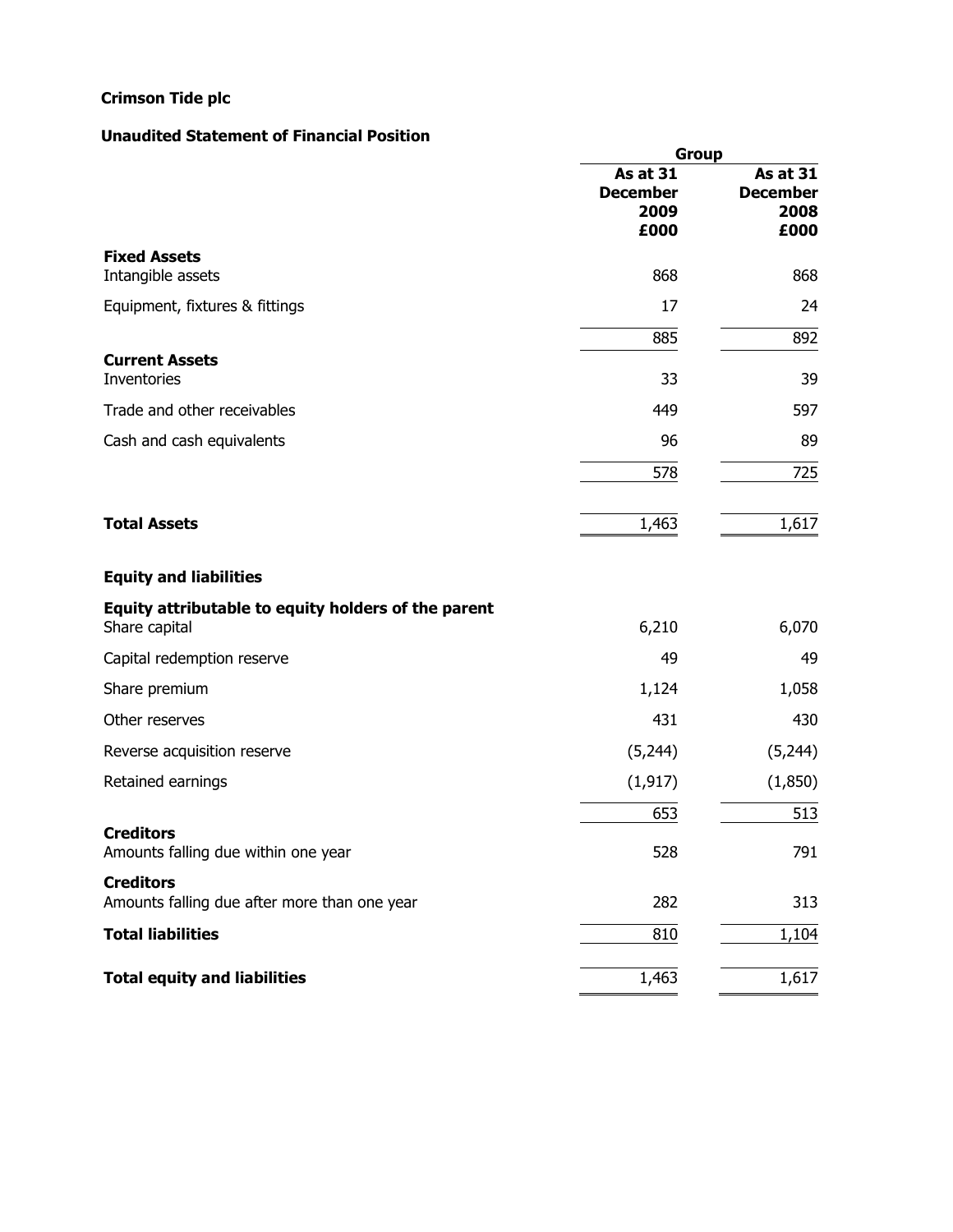## **Unaudited Statement Of Changes In Equity**

| <b>Group</b>                                       | <b>Share</b><br>capital | <b>Capital</b><br>redemption<br>reserve | <b>Share</b><br>premium | <b>Other</b><br>reserves | <b>Reverse</b><br>acquisition<br>reserve | <b>Retained</b><br>earnings | <b>Total</b> |
|----------------------------------------------------|-------------------------|-----------------------------------------|-------------------------|--------------------------|------------------------------------------|-----------------------------|--------------|
|                                                    | £000                    | £000                                    | £000                    | £000                     | £000                                     | £000                        | £000         |
| Balance as at 1 January<br>2008                    | 5,790                   | 49                                      | 1,006                   | 507                      | (5,244)                                  | (1, 571)                    | 537          |
| Loss for the year                                  |                         |                                         |                         |                          |                                          | (279)                       | (279)        |
| Proceeds from new shares<br>issued during the year | 248                     |                                         | 24                      |                          |                                          |                             | 272          |
| Shares issued for<br>acquisition of IDL            | 32                      |                                         | 28                      | (60)                     |                                          |                             |              |
| Convertible loan -<br>equity component             |                         |                                         |                         | 11                       |                                          |                             | 11           |
| Translation movement                               |                         |                                         |                         | (28)                     |                                          |                             | (28)         |
| Balance as at 31<br>December 2008                  | 6,070                   | 49                                      | 1,058                   | 430                      | (5,244)                                  | (1,850)                     | 513          |
| Loss for the year                                  |                         |                                         |                         |                          |                                          | (67)                        | (67)         |
| Proceeds from new shares<br>issued during the year | 140                     |                                         | 66                      |                          |                                          |                             | 206          |
| <b>Translation movement</b>                        |                         |                                         |                         | $\mathbf{1}$             |                                          |                             | $\mathbf{1}$ |
| Balance as at 31<br>December 2009                  | 6,210                   | 49                                      | 1,124                   | 431                      | (5,244)                                  | (1, 917)                    | 653          |

Note: "IDL" means Intelligent Data Limited, acquired by Crimson Tide plc on 7 December 2006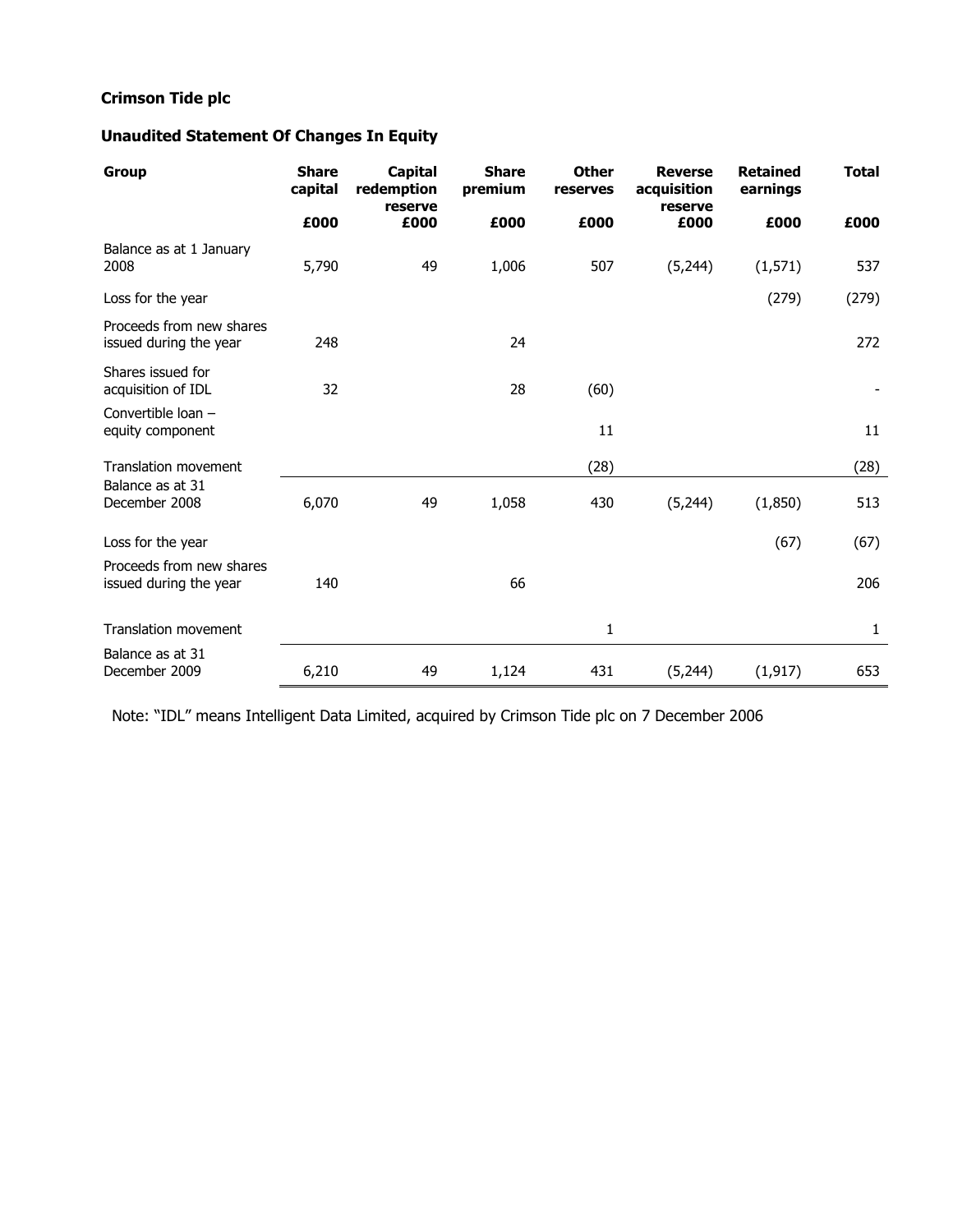### **Unaudited Consolidated Cash Flow Statement**

|                                                             | <b>Group</b>                             |                                                 |
|-------------------------------------------------------------|------------------------------------------|-------------------------------------------------|
|                                                             | <b>Year ended</b><br>31 December<br>2009 | <b>Year ended</b><br><b>31 December</b><br>2008 |
|                                                             | £000                                     | £000                                            |
| Cash flows from operating activities                        |                                          |                                                 |
| Loss from operations                                        | (21)                                     | (250)                                           |
| Depreciation of equipment, fixtures and fittings            | 12                                       | 11                                              |
| Amortisation of Intangible Assets                           | 33                                       | 42                                              |
| Operating cash flows before movements in working<br>capital | 24                                       | (197)                                           |
| Decrease/(Increase) in inventories                          | 6                                        | (14)                                            |
| Decrease/(Increase) in trade and other receivables          | 148                                      | (212)                                           |
| Decrease in trade and other payables                        | (176)                                    | (164)                                           |
| Cash generated/(used) in operating activities               | $\overline{2}$                           | (587)                                           |
| Income taxes paid                                           |                                          |                                                 |
| Net cash generated/(used) in operating activities           | $\overline{\mathbf{2}}$                  | (587)                                           |
| Cash flows used in investing activities                     |                                          |                                                 |
| Purchases of fixed assets                                   | (75)                                     | (27)                                            |
| Interest received                                           |                                          | $\overline{2}$                                  |
| Net cash used in investment activities                      | (75)                                     | (25)                                            |
| <b>Cash flows from financing activities</b>                 |                                          |                                                 |
| Net proceeds on issues of shares                            | 206                                      | 272                                             |
| Interest paid                                               | (8)                                      | (33)                                            |
| Net (decrease)/increase in borrowings                       | (59)                                     | 209                                             |
| Net cash from financing activities                          | 139                                      | 448                                             |
| Net increase/(decrease) in cash and cash                    |                                          |                                                 |
| equivalents                                                 | 66                                       | (164)                                           |
| Net cash and cash equivalents at beginning of period        | 11                                       | 175                                             |
| Net cash and cash equivalents at end of period              | 77                                       | 11                                              |

 $\blacksquare$  $\overline{a}$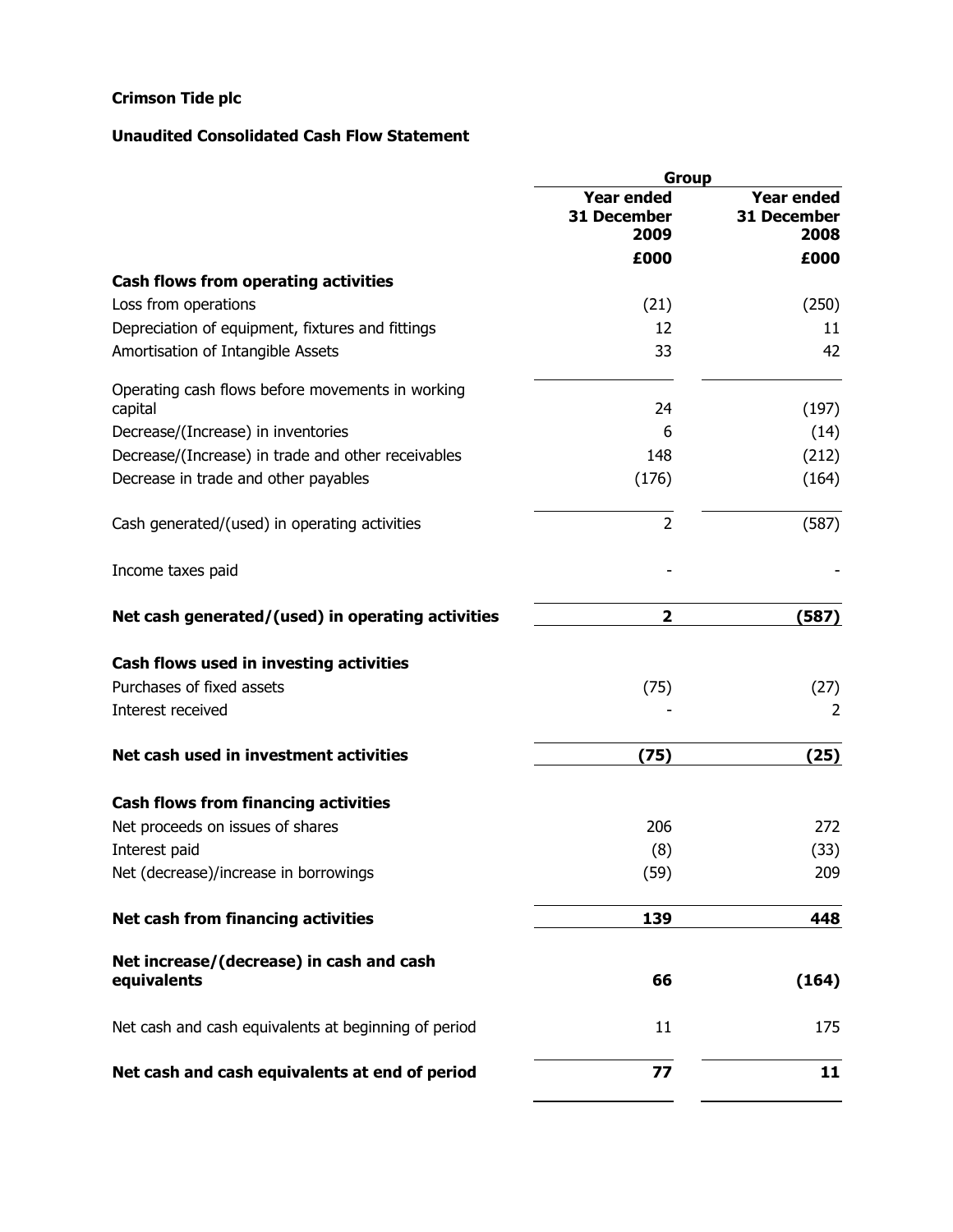### **Notes to the Consolidated Financial Statements for the year ended 31 December 2009**

### **A) Significant accounting policies**

a. Basis of preparation

The preliminary results for the period to 31 December 2009 are unaudited. The consolidated financial statements of Crimson Tide plc will be prepared and approved by the Directors in accordance with applicable law and International Financial Reporting Standards, incorporating International Accounting Standards (IAS) and Interpretations (collectively IFRSs) as endorsed by the European Union.

b. Basis of consolidation

The Group financial statements consolidate the financial statements of the Company and all of its subsidiaries.

On an acquisition, fair values are attributed to the Group's share of net assets. Where the cost of acquisition exceeds the values attributable to such net assets, the difference is treated as purchased goodwill, which is capitalised and subjected to annual impairment reviews. The results of acquired companies are brought in from the date of their acquisition.

### **B) Taxation**

No tax charge has been incorporated into the consolidated accounts for the period ended 31 December 2009 due to the availability of tax losses.

### **C) Loss per share**

|                                         | Group                                           |                                   |  |
|-----------------------------------------|-------------------------------------------------|-----------------------------------|--|
|                                         | <b>Year ended</b><br><b>31 December</b><br>2009 | Year ended<br>31 December<br>2008 |  |
| <b>Basic and Diluted Loss per share</b> |                                                 |                                   |  |
| Reported loss (£000)                    | (67)                                            | (279)                             |  |
| Reported loss per share (pence)         | (0.02)p                                         | (0.09)p                           |  |

The loss per share has been calculated by dividing the loss attributable to ordinary shareholders by the weighted average number of shares in issue calculated as follows: